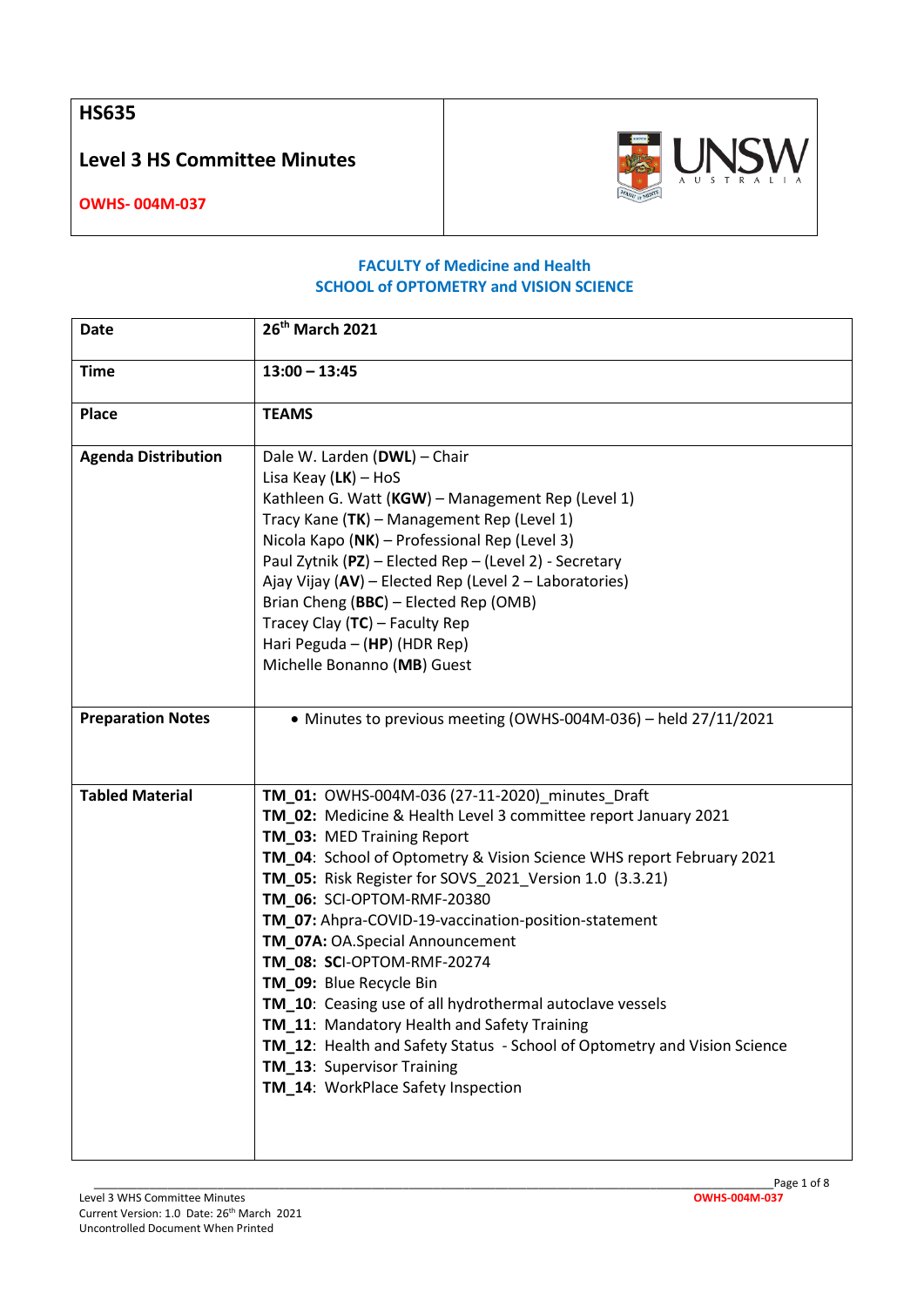| <b>Agenda Item</b> |                                                                                                                                                                                              | <b>Report from</b> |
|--------------------|----------------------------------------------------------------------------------------------------------------------------------------------------------------------------------------------|--------------------|
|                    | 1. Acknowledgement of Country                                                                                                                                                                | Chairperson        |
|                    | We respectfully acknowledge the Bedegal People who are the traditional<br>custodians of the land on which this meeting is conducted. We respectfully<br>acknowledge elders past and present. |                    |
| 2.                 | <b>Welcome and apologies</b>                                                                                                                                                                 |                    |
|                    | Present: DWL, LK, KGW, TK, NK, PZ, AV, BBC, TC, HP, MB                                                                                                                                       |                    |
|                    | Absent:                                                                                                                                                                                      |                    |
|                    |                                                                                                                                                                                              |                    |
|                    |                                                                                                                                                                                              |                    |
|                    | 3. Approval of Minutes - Tabled Material:                                                                                                                                                    | Chairperson        |
|                    | OWHS-004M-036 (27/11/2020)                                                                                                                                                                   |                    |
|                    | -Accepted                                                                                                                                                                                    |                    |
|                    |                                                                                                                                                                                              |                    |
|                    |                                                                                                                                                                                              |                    |
|                    |                                                                                                                                                                                              |                    |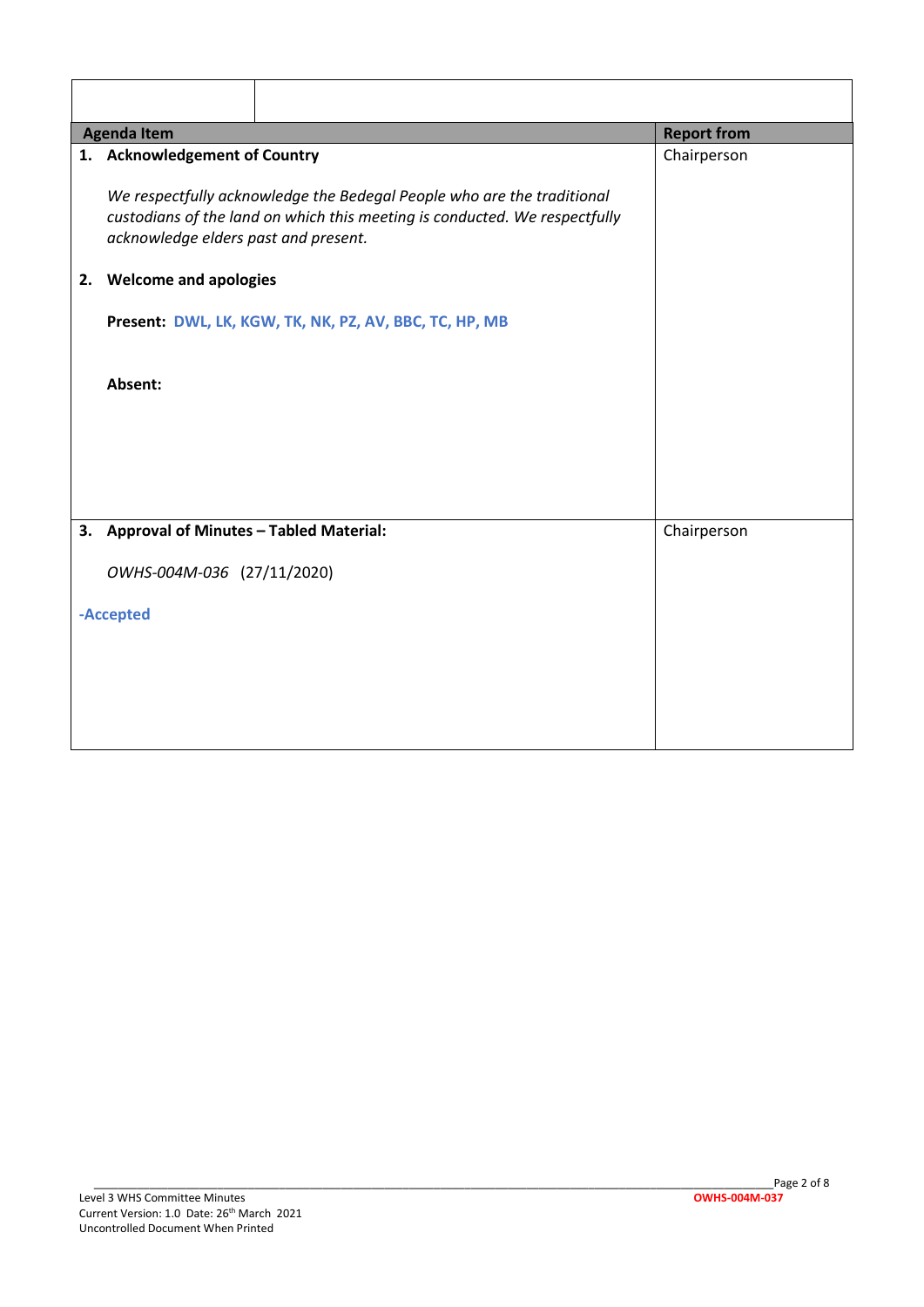|     | 4. Action items and matters arising from the previous meeting                                                                                                                                          |       |
|-----|--------------------------------------------------------------------------------------------------------------------------------------------------------------------------------------------------------|-------|
|     |                                                                                                                                                                                                        |       |
|     | 4.1 HS049 update-<br>Currently being reviewed, will likely go into project Salus first release<br>along with inspection form.                                                                          | (TC)  |
|     | 4.2 Warden Training:                                                                                                                                                                                   | (DWL) |
|     | TK potentially doing warden/chief warden training                                                                                                                                                      |       |
|     | TK will attend Warden meeting/ training with Dale on Tue 30/03/21                                                                                                                                      | (TC)  |
|     | 4.3 Project Salus Update                                                                                                                                                                               |       |
|     | Release slightly pushed back due to recent H&S incident, likely now<br>will be May, official Coms will be released to Deans.                                                                           | (ALL) |
|     | 4.4 COVID 19                                                                                                                                                                                           |       |
|     | Hold over to discuss in New Business.                                                                                                                                                                  | (DWL) |
|     | 4.5 Student Lockers                                                                                                                                                                                    |       |
|     | TM_08_SCI-OPTOM-RMF-20274                                                                                                                                                                              |       |
|     | Consolidated and removed 30 lockers to create more hallway space,<br>created risk management form for students. Form is in safe sys,<br>students will need to declare as read before getting a locker. |       |
|     | 4.6 First Aid Officers in ORLAB                                                                                                                                                                        | (BBC) |
|     | <b>BCC looking for new recruit- Ongoing.</b>                                                                                                                                                           |       |
| 4.7 | Mental Health First Responder Training                                                                                                                                                                 |       |
|     | <b>UNSW still not providing-Potentially organize private training on site</b><br>if interest is there. TK mentioned Black dog online training. Dale to<br>look into and follow up.                     | (DWL) |
| 4.8 | HSEC0002                                                                                                                                                                                               | (TC)  |
|     | <b>Committee Consultation Training</b><br>(Report and Availability) - HSECCO- All Committee members need to<br>do this course.                                                                         |       |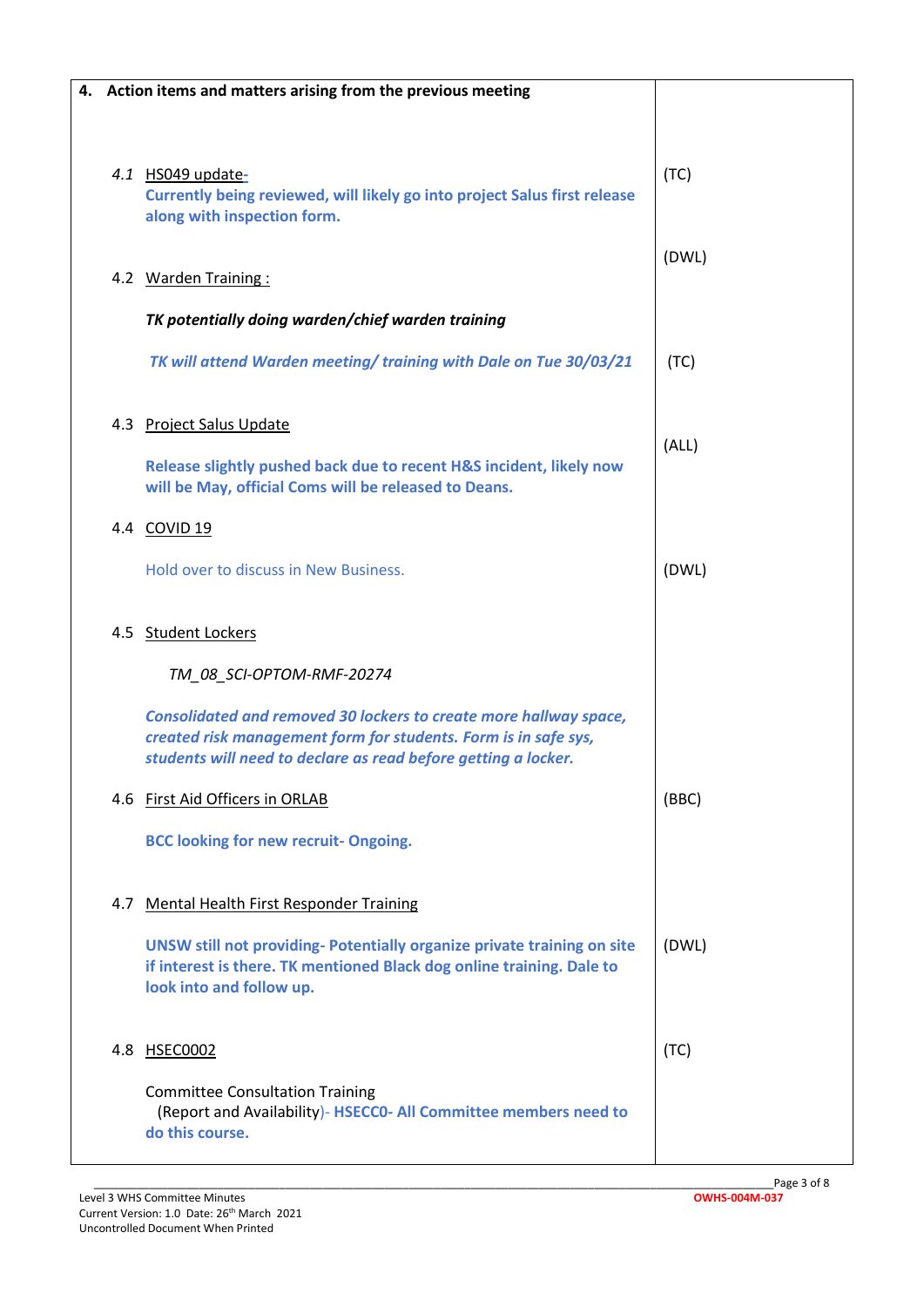| 5<br><b>Communication In and Out</b>                               | Chairperson or Secretary |
|--------------------------------------------------------------------|--------------------------|
| $\underline{\mathsf{IN}}$                                          |                          |
| 5.1. TM_02_Medicine & Health Level 3 committee report January 2021 |                          |
|                                                                    |                          |
|                                                                    |                          |
| 5.2. TM_03_MED Training Report                                     |                          |
|                                                                    |                          |
|                                                                    |                          |
| 5.3. TM_04_SOVS_WHS Report Training                                |                          |
|                                                                    |                          |
|                                                                    |                          |
| 5.4. TM_10_Ceasing use of all hydrothermal autoclave vessels       |                          |
|                                                                    |                          |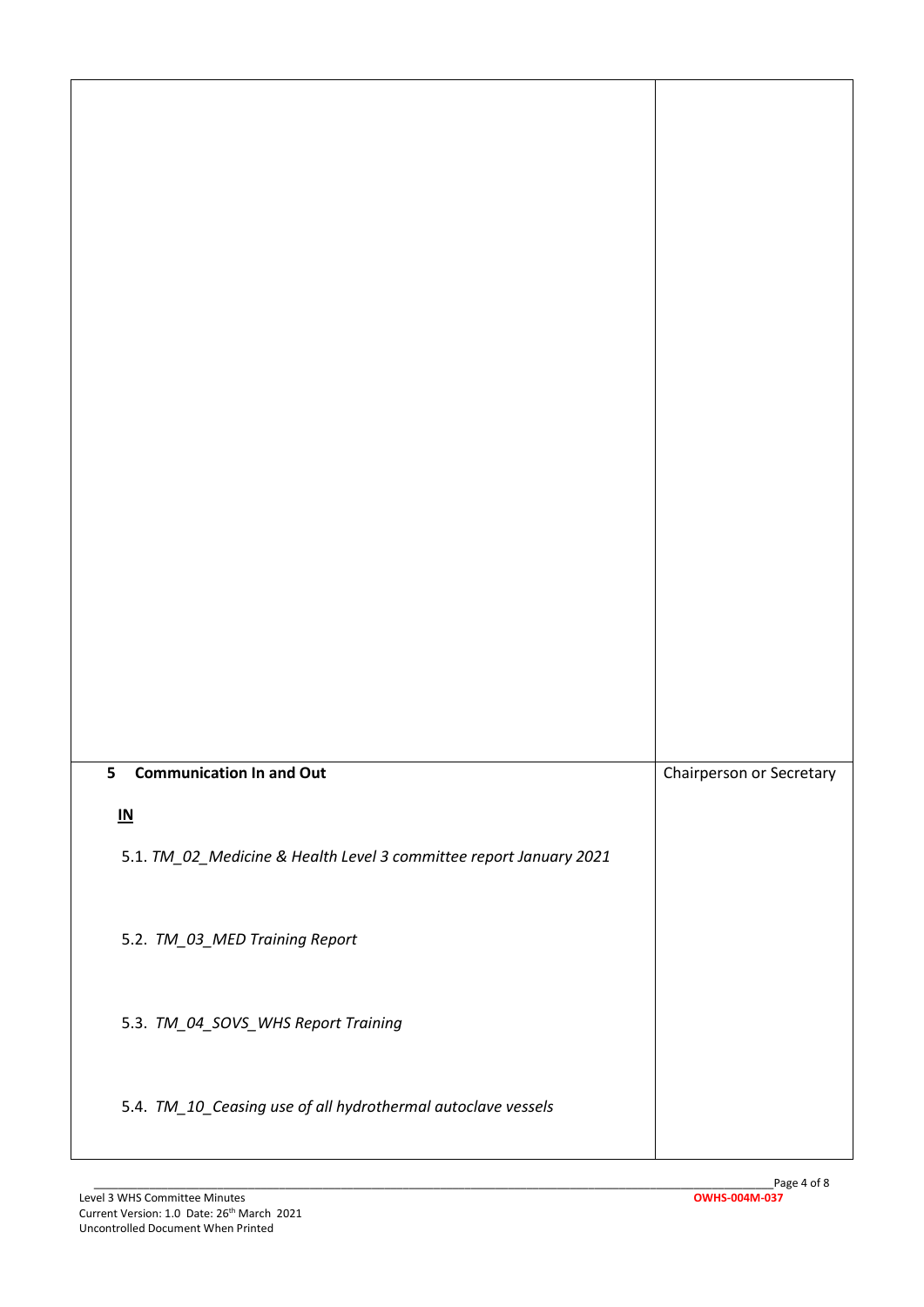| <b>OUT</b>                                                                                                         |                             |
|--------------------------------------------------------------------------------------------------------------------|-----------------------------|
| 5.5. TM 09 Blue Recycle Bin                                                                                        |                             |
| Bin not being used correctly, rubbish piling up. Dale has sent communication<br>to $re$ – educate users of the bin |                             |
| 5.6. TM_11_Health and Safety Status - SOVS<br><b>Communications sent</b>                                           |                             |
| 5.7. TM_12_Mandatory Health and Safety Training                                                                    |                             |
| <b>Communications sent</b>                                                                                         |                             |
| 5.8. TM_13_Supervisor Training                                                                                     |                             |
| <b>Communications sent</b>                                                                                         |                             |
| 5.9. TM_14_WorkPlace Safety Inspection<br><b>Communications sent</b>                                               |                             |
|                                                                                                                    |                             |
|                                                                                                                    |                             |
|                                                                                                                    |                             |
|                                                                                                                    |                             |
|                                                                                                                    |                             |
| 6<br><b>Review of Hazards &amp; Incidents Report</b>                                                               | Update from each            |
| 6.1. Issue #27110 (Hzd - STF) - Carpet - CLS (Carpet Replaced)                                                     | workgroup<br>representative |
| 6.2 Issue #27222 (Incident) - Fainting Px-CLS (No further action required)                                         |                             |
| 6.3 Issue #27294 (Hzd - P/E) - Unsecured Gas Bottle - CLS (relevant Staff counselled)                              |                             |
| 6.4 Issue #27295 (Hzd $-F/E$ ) – Unsafe use of bunsen – CLS (Bunsens moved)                                        |                             |
| 6.5 Issue #27363 (Hzd $-$ STF) $-$ Lighting $-$ CLS (Repaired)                                                     |                             |
| 6.6 Issue #27385 (Hzd - STF) - DtS - Lifted Mat - CLS (Repaired)                                                   |                             |
| 6.7 Issue #27385 (Hzd - STF) - DtS - Lifted Mat - CLS (Repaired)                                                   |                             |
| 6.8 Issue #27386 (Hzd - Build.Dmg.) - Handrail - IP                                                                |                             |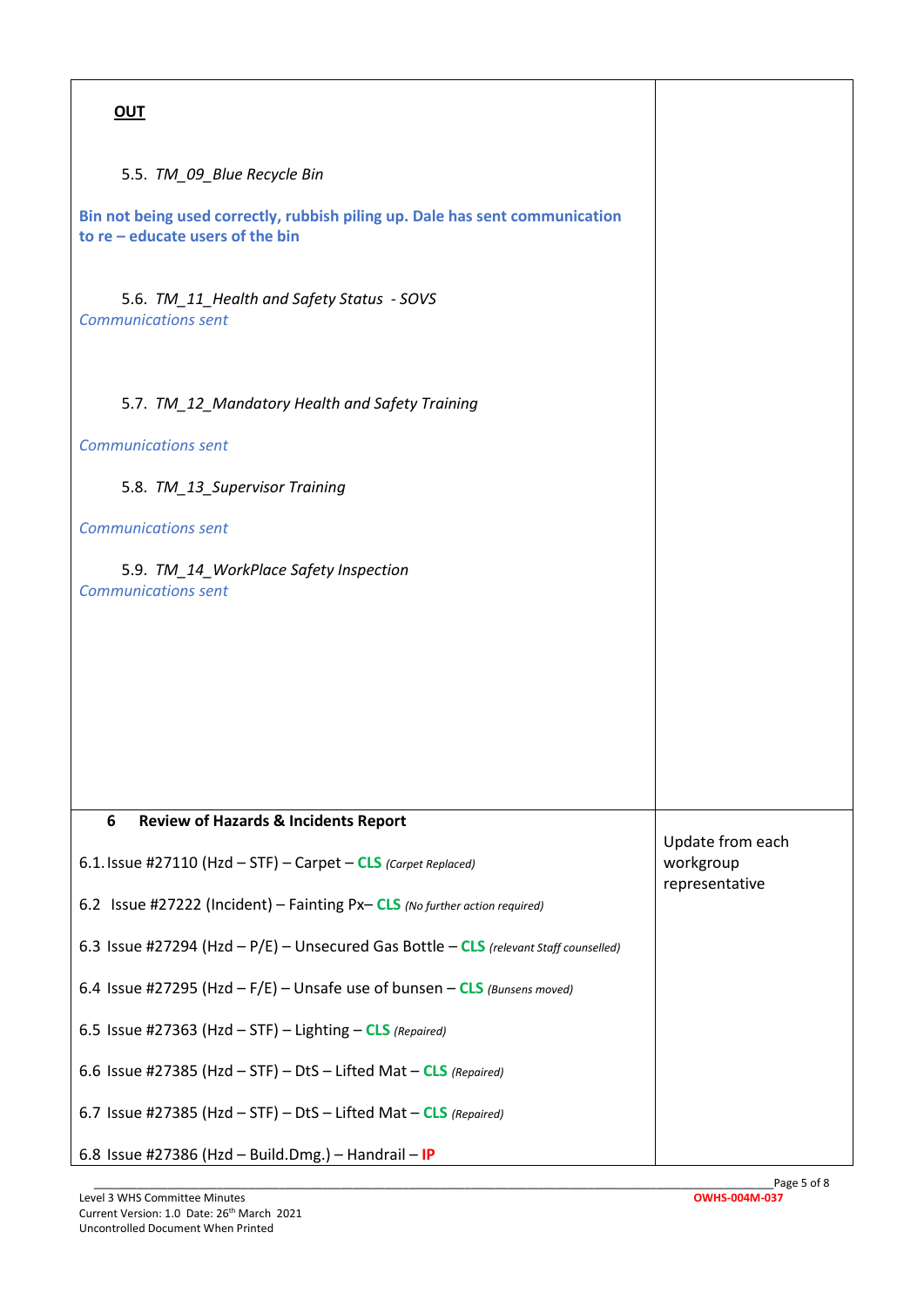| 6.9 Issue #27613 (Incident) - IT Phishing - CANCELLED                                                                                 |                  |
|---------------------------------------------------------------------------------------------------------------------------------------|------------------|
| 6.10<br>Issue #27686 (Hzd - Build.Dmg.) - Fire Door Sticking - CLS (Repaired)                                                         |                  |
| Issue #27763 (Hzd - STF) - Lighting - CLS (Repaired)<br>6.11                                                                          |                  |
| 6.12<br>Issue #27864 (Hzd - STF) - Lighting - CLS (Repaired)                                                                          |                  |
| 6.13<br>Issue #27878 (Hzd - STF) - Lighting - IP                                                                                      |                  |
| 6.14<br>Issue #27879 (Hzd - HK) - Incorr. Storage CLS - (Removed-Staff Notified)                                                      |                  |
| Issue #27882 (WSI - Elec) - Lighting Fallen - IP<br>6.15                                                                              |                  |
| 6.16<br>Issue #27883 (WSI - Other) - Saline Eye Wash Exp. - IP                                                                        |                  |
| 6.17 Issue #27884 (WSI - HK) - Safety Sign Fallen - CLS - (Sign Replaced)                                                             |                  |
|                                                                                                                                       |                  |
|                                                                                                                                       |                  |
|                                                                                                                                       |                  |
|                                                                                                                                       |                  |
|                                                                                                                                       |                  |
| <b>Workplace Inspections</b><br>$\overline{\mathbf{z}}$                                                                               | Update from each |
| 7.1 Progress on completion of School/Unit Workplace Inspections                                                                       | workgroup        |
| Due Now for Majority of workplaces<br>$\bullet$<br>Email correspondence to Staff Requesting that these now be completed.<br>$\bullet$ | representative   |
| (TM_14_Workplace Safety Inspections)<br>Committee Task force to complete common areas and unstaffed areas                             |                  |
|                                                                                                                                       |                  |
| 7.2 Progress on completion of Electrical testing and tagging schedule                                                                 |                  |
| Entire Building Reviewed and tested as required by STOWE PC                                                                           |                  |
| PAT Unit Calibrated until November 2022                                                                                               |                  |
|                                                                                                                                       |                  |
|                                                                                                                                       |                  |
|                                                                                                                                       |                  |
|                                                                                                                                       |                  |
|                                                                                                                                       |                  |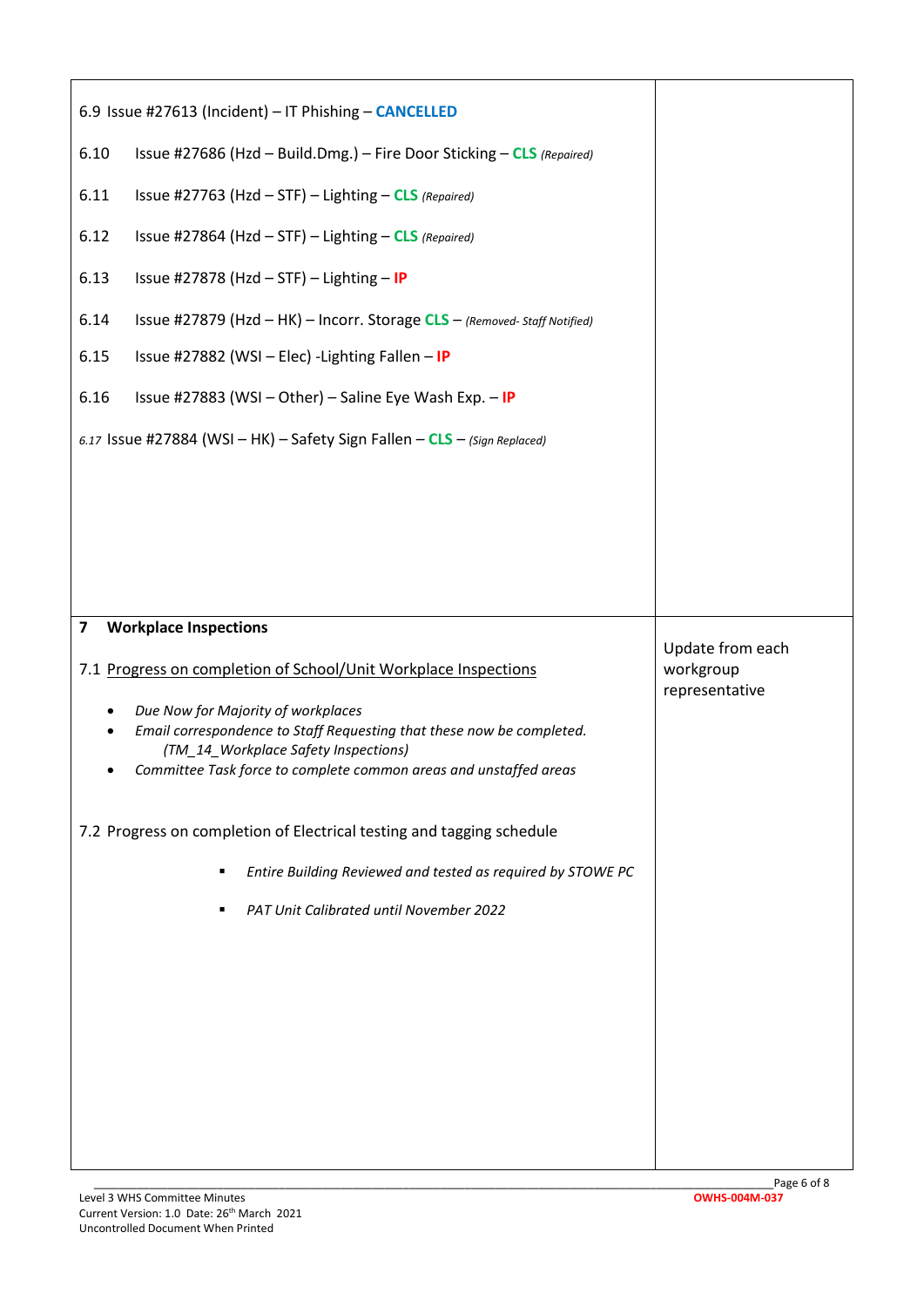| <b>WHS Training Update</b><br>8                                                   |                             |
|-----------------------------------------------------------------------------------|-----------------------------|
|                                                                                   |                             |
| 8.1 Progress on new workers who have completed mandatory WHS training             |                             |
| • Last report (24.02.21) (TM_04) - 100% Complete                                  |                             |
| $(LF - completed since)$                                                          |                             |
| <b>General Staff training sitting at 70-80% possibly due to not</b>               |                             |
| registering on Moodle correctly. Anyone with issue take                           |                             |
| screenshot of completed training and send to Emma.                                |                             |
| 8.2 Any other training needs                                                      |                             |
| • HS Consultation Training (HSECCO) - (All Committee Members)                     |                             |
| • Lab Supervisor Training (Virtual: Face to Face)                                 |                             |
| • Supervisor Training (Online) (HSEOSO)                                           |                             |
| (3 SOVS Staff – incomplete)                                                       |                             |
| (8 SOVS Staff - not enrolled)                                                     |                             |
| Email Sent to Relevant Staff 18/03/2021 (TM_13)                                   |                             |
| • Warden Training online (EMFW2020)                                               |                             |
| • Mandatory HSE Training - Current Staff                                          |                             |
| (9 SOVS Staff - 1 or more incomplete)                                             |                             |
| (2 SOVS Staff -1 or more not enrolled)                                            |                             |
| (5 CFEH Staff - 1 incomplete)                                                     |                             |
| Email Sent to Relevant Staff 19/03/2021 (TM 13)                                   |                             |
|                                                                                   |                             |
|                                                                                   |                             |
|                                                                                   |                             |
| 9<br><b>First aid, Emergency and Security Arrangements</b>                        |                             |
|                                                                                   | Update from each            |
| 9.1 Review availability of First Aid Officers and Fire Wardens in all work areas: | workgroup<br>representative |
| Alex Hui – Warden Level 3 East                                                    |                             |
| Staff presence now higher, though still hybrid model                              |                             |
|                                                                                   |                             |
| 10<br><b>Changes to Workplace</b>                                                 |                             |
|                                                                                   | Update from each            |
| Nil to report<br>$\bullet$                                                        | workgroup<br>representative |
|                                                                                   |                             |
|                                                                                   |                             |
|                                                                                   |                             |